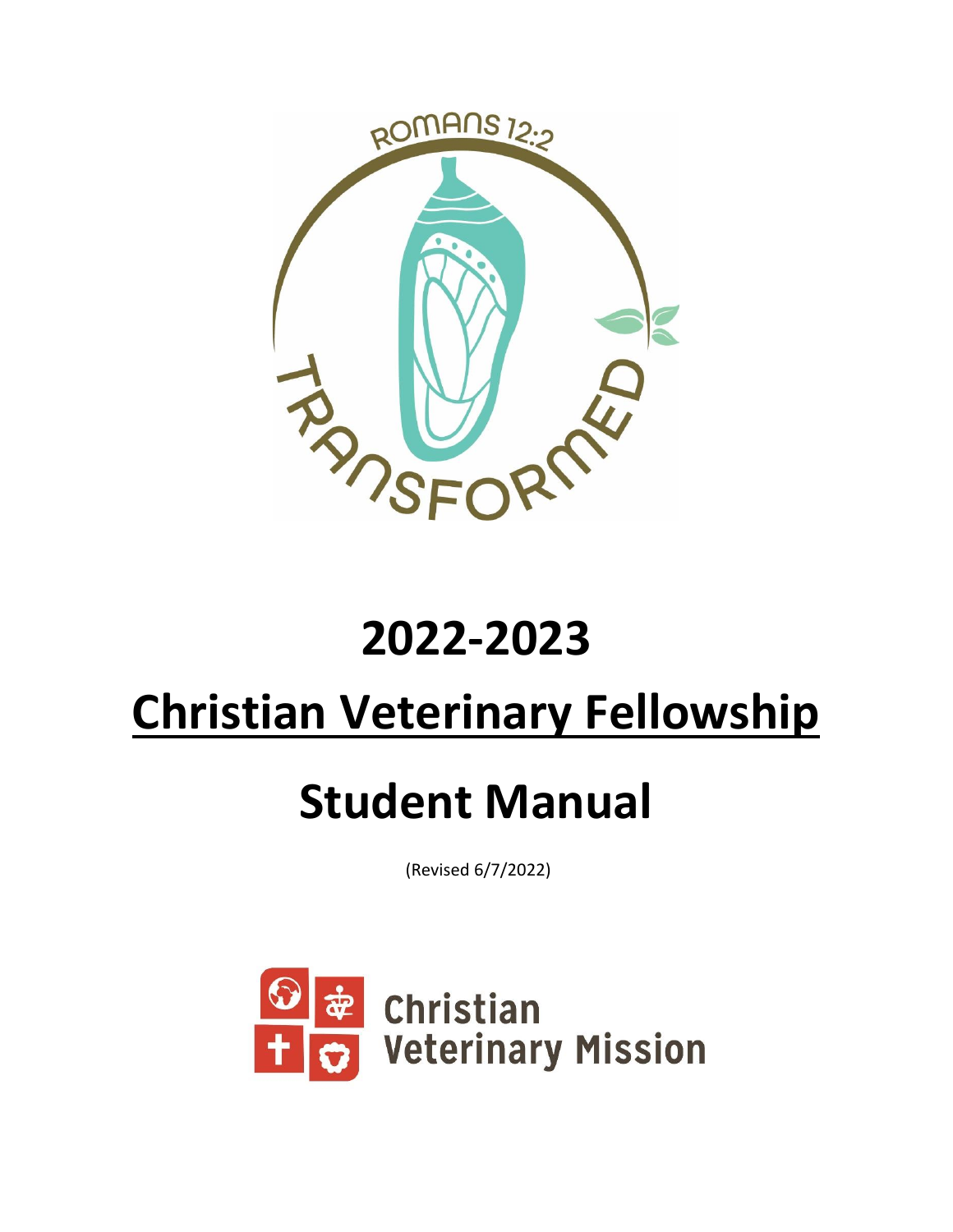# **Introduction**

Each year hundreds of veterinary students participate in Student Christian Veterinary Fellowship (CVF) chapters across the United States. CVM seeks to challenge these students in their Biblical worldview of veterinary medicine and its applications, and encourages students to serve others through their profession, living out their Christian faith. These student chapters promote outreach to others in their campus and community through a variety of student-organized activities and events. Many students also become involved in short-term mission opportunities during their time in veterinary school.

# **Table of Contents**

| <b>Suggested Organization</b>              | $\overline{2}$ |
|--------------------------------------------|----------------|
| <b>Bible Studies</b>                       | 3              |
| <b>Prayer</b>                              | $\overline{3}$ |
| <b>Ministry to Others</b>                  | 4              |
| Outreach                                   | 5              |
| <b>Speakers</b>                            | 6              |
| <b>Fundraisers</b>                         | 6              |
| <b>Missions</b>                            | 7              |
| <b>Social Activities</b>                   | 8              |
| <b>CVM Related Activities</b>              | 9              |
| About Christian Veterinarian Mission (CVM) | 10             |
| Sample CVF Constitution                    | 11             |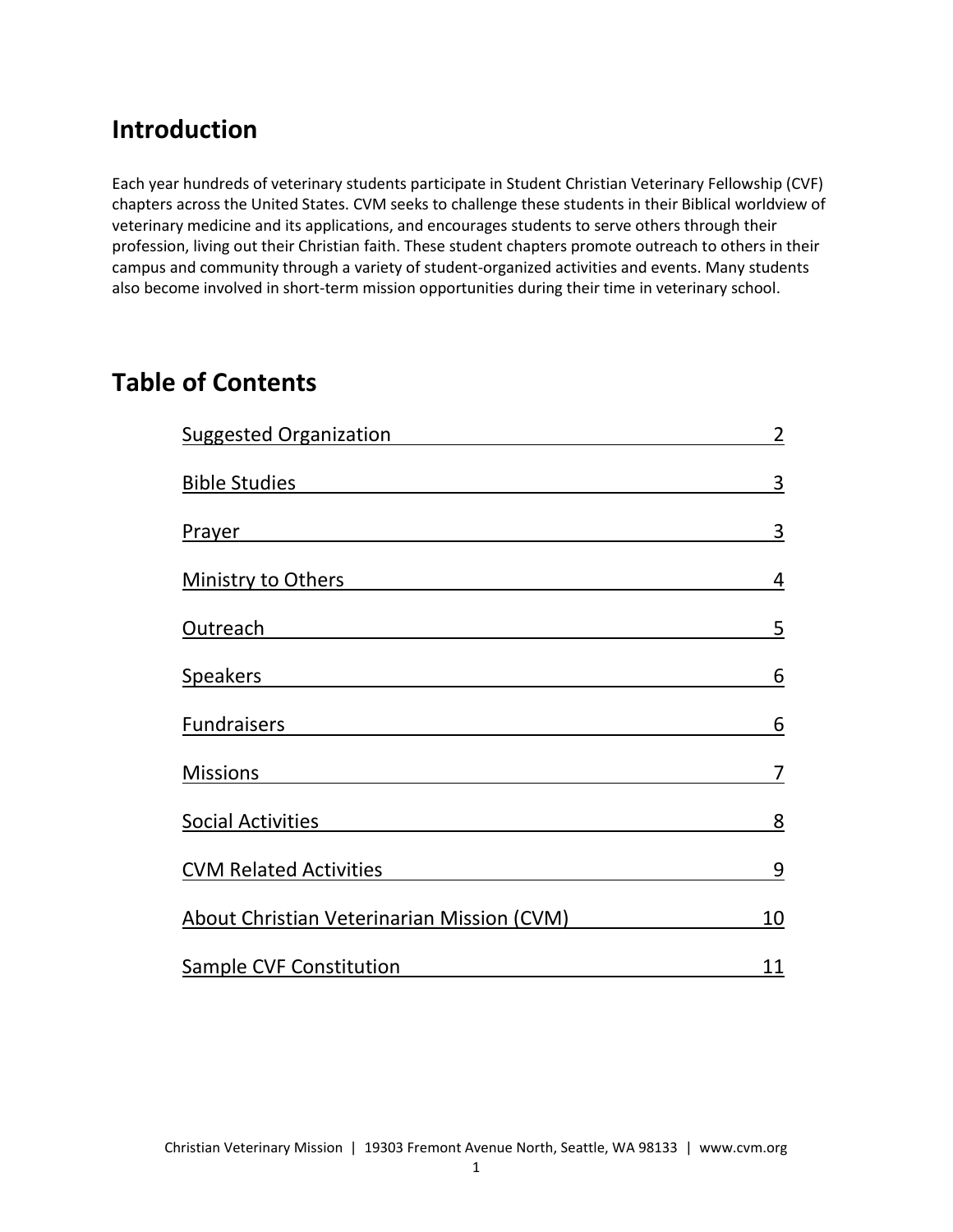# **Suggested Organization**

#### President:

- Supervise and coordinate events and meetings for CVF
- Set vision and leadership for CVF
- Coordinate functions & activities of CVF among officers and general membership
- Plan regular officer/leadership meetings
- Communicate general CVF updates to faculty advisor and to vet school at large
- Coordinate mission trips through CVM, or designate another officer or member to fulfill the role as the CVF Missions Coordinator
- We recommend that you set a Constitution and Bi-Laws as part of your CVF group. CVM has samples upon request.
- Act as the main point person between your CVF and your area CVM Region Rep

#### Vice-president:

- Aid the president in planning and maintaining CVF activities throughout the year
- Assist in planning Bible study and prayer groups for the year and coordinating Bible study and prayer group leaders

#### Secretary:

- Maintain and update contact information for all participants
	- o Send updated contact list to CVM Region Rep at the beginning of the school year
	- o Send graduate contact list to CVM Region Rep before leaving school at the end of the year
- Maintain and update the CVF website and/or Facebook Page
- Take notes at meetings
- Reserve rooms and maintain correspondence with public as needed

#### Treasurer:

- Custodian of the financial resources of the organization and maintain the CVF bank account
	- o Collect any monies received in accountable fashion
	- o Pay bills as necessary
- Oversee other monetary transactions including fundraising and social activities
- Keep officers informed of CVF's financial status at least once a semester
- Arrange fundraising opportunities for the organization as needed.

#### Other Officer Options:

• Some schools have such positions as Historians, Missions Chair, and Social Organizer as well. Two other new roles we recommend considering are a Delegate for each class/year, and Real Life Real Impact Coordinator (especially if your group will be hosting RLRI this school year.)

NOTE: Remember, these are just guidelines, add officers or consolidate roles as you see fit.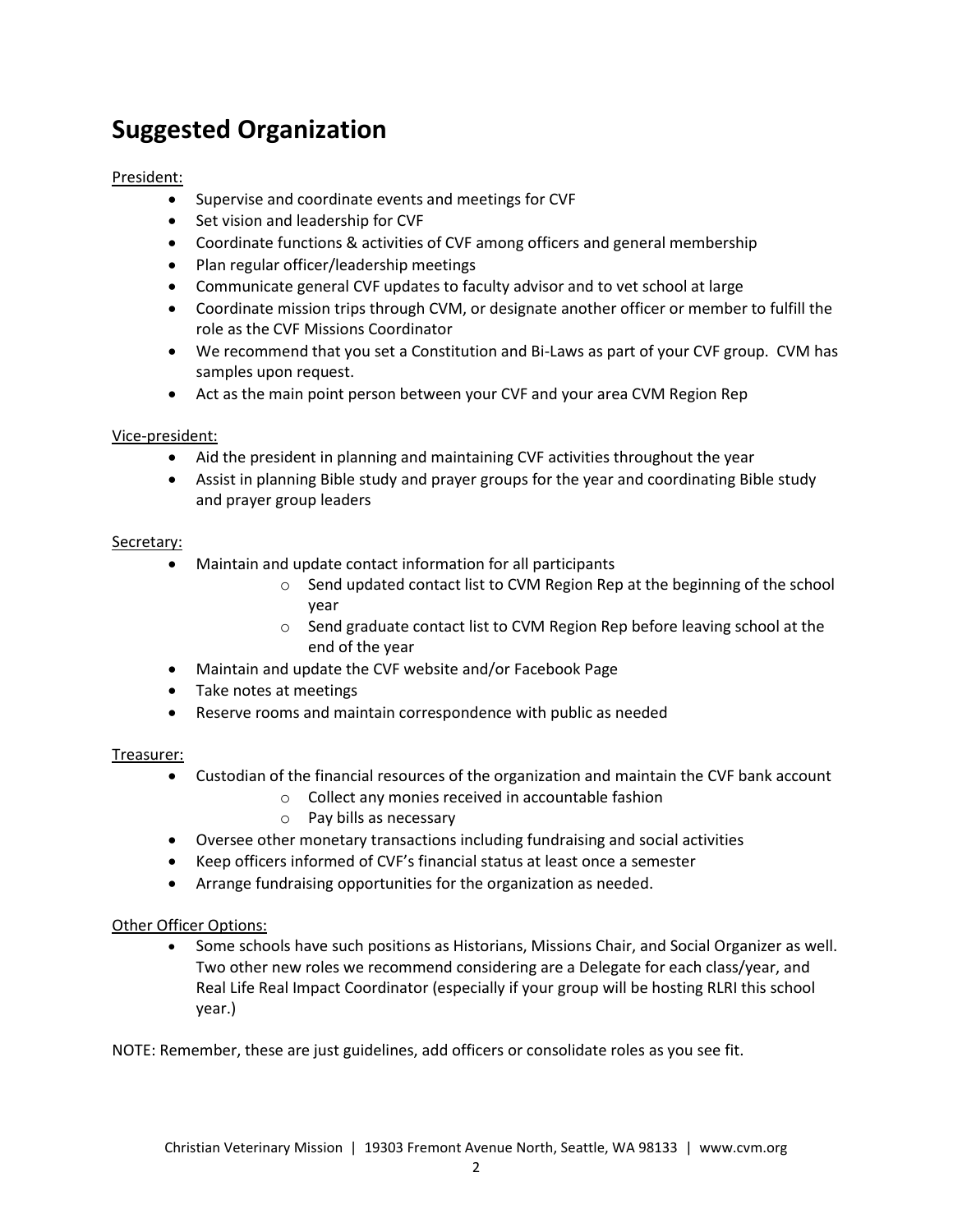# **Bible Studies**

Study of God's Word is critical to every believer's spiritual growth! *"Your words have supported those who stumbled; you have strengthened faltering knees" (Job 4:4, NIV).* No one has grown deeper in their walk with God without a scriptural foundation. Having weekly Bible studies is a good way to foster growth and fellowship. It is also a good chance for outreach to the rest of the veterinary school. Encourage CVF members to invite their classmates and be open to seekers. Keep the atmosphere open and friendly so that people of various faiths feel welcome and able to ask questions. You can set up whatever time works best for most students to attend. Many CVF groups find that meeting at lunch works well because students of different years generally have the same lunch hour, and most are already at school. You might consider using the fall as a growth semester and the spring more for outreach or evangelism with your study.

Here are some Bible Study resources for your CVF group:

- The CVM Staff have written a devotional series especially for CVF student groups based on this year's theme of **Transformed** from Romans 12.
	- $\circ$  Get to know the CVM family and study our theme verse from many angles.
	- $\circ$  Includes 2-page studies, on different angles to Grace, with discussion questions for your group, and short bios about each author.
- There are a number of Bible studies online on the CVM Student Resources page [\(https://cvm.org/student-devotionals\)](https://cvm.org/student-devotionals) that can be downloaded for your CVF group, including the CVM devotionals: **Transformed**, **Grace**, **Strong and Courageous**, **Hope**, **Peace**, **Joy**, **Draw Near**, **Abounding Love** and **Called**. They are put together specifically with veterinary students in mind – one of the studies is written especially for First-Year Students.
- RightNow Media Take advantage of this gift subscription from CVM to access thousands of video Christian Bible studies and devotionals individually or for your group. Email: [lcharles@cvm.org](mailto:lcharles@cvm.org) for access.
- Your group can also get together and choose any other topics for Bible study. Usually going through a book of the Bible works well. Other sources are NavPress and InterVarsity Press, or just stop by your local Christian bookstore and peruse the Group Bible Study materials. Some that have been used by other CVF groups are **Breathe** by Priscilla Shirer, **Not a Fan** by Kyle Idleman, **Horizontal Jesus,** by Tony Evans, **Storyline** by Donald Miller, **Paws for Reflection**, **Guardrails** by Andy Stanley, and **The Book of James** by Francis Chan. Try to get members involved in leading, as it empowers their spiritual growth and increases their commitment to your CVF.
- Many schools have found it helpful to have separate **Men's** and **Women's** studies, creating smaller more intimate groups, and encouraging vulnerability.

### **Prayer**

Prayer is vital! *"LORD, hear my prayer, listen to my cry for mercy; in your faithfulness and righteousness come to my relief" ([Psalm 143:1](https://gifts.cvm.org/?search=Psalm+143:1&version=31), NIV).* Lives centered in prayer find peace, direction, and hope. There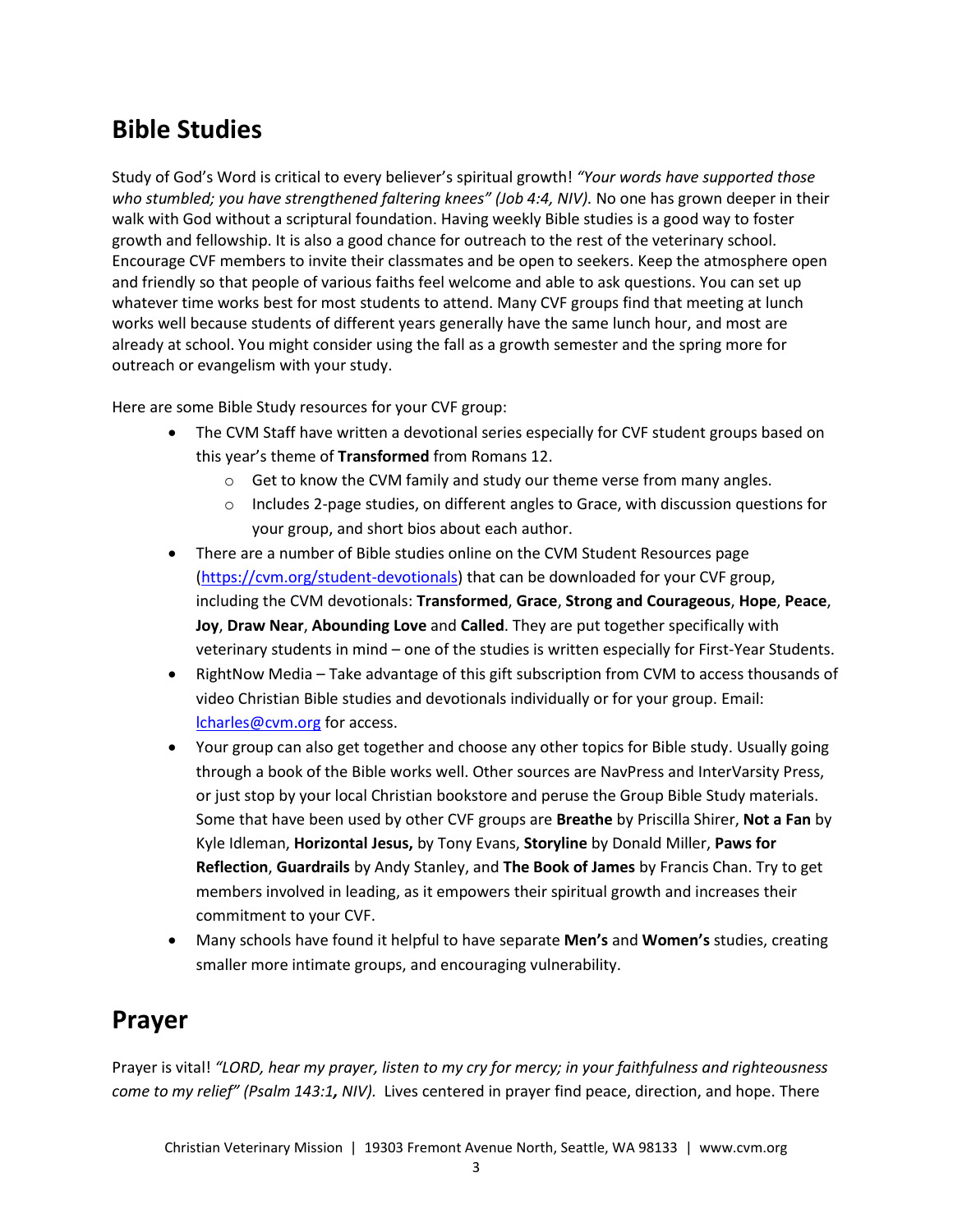are many ways to promote prayer within your group. Here are some ideas that have worked for CVF groups:

- Weekly prayer meeting: Set aside a time each week (such as a breakfast) for members to get together and share prayer requests and pray for one another, maybe before class one morning.
- Prayer Partners: Set up a name exchange at a CVF meeting either at the beginning of the year or at each break. Purpose to pray for the other person each day.
- Prayer requests: Collecting prayer requests can also be used as an outreach to the school at large. If your club has a shadow box or mailbox, prayer requests can be placed here and the club can pray about it at the next Bible study or prayer meeting. Some clubs send out weekly emails with prayer requests. Others use their webpage to collect prayer requests.
- Pray before tests: You'll be surprised how many new faces will get involved with this CVF activity, *everyone* can use some prayer before exams.
- Weekly or Monthly Praise and Worship Nights
- NAVLE Prayer: Send out Google doc to get dates  $4<sup>th</sup>$  years are taking NAVLE boards, then pray for them.

NOTE: Remember to keep prayer requests completely confidential.

# **Ministry to Others**

There are many ways your CVF group can serve. *Matthew 25: 44-45 (NCV) says, "Then those people will answer, 'Lord, when did we see you hungry or thirsty or alone and away from home or without clothes or sick or in prison? When did we see these things and not help you?' Then the King will answer, 'I tell you the truth, anything you refused to do for even the least of my people here, you refused to do for me.'"*  Whenever we see others through the eyes of Jesus, we see how to love, serve, give and come alongside to love people toward Him.

- Adopt a Fieldworker to pray for, support, encourage, and maybe even visit on a short-term mission trip. Your Region Rep will talk to you about which Field Staff Members would be a good fit for adoption by your CVF group.
- Check out CVM Animal Impact [\(www.cvm.org/animal-impact\)](http://www.cvm.org/animal-impact) which supports field worker projects such as the Give a Kid to a Kid goat project for children in Haiti plus many more vital ministries.
- Connect with a local church in an ongoing, supportive ministry that is critically needed in your community.
- Start a pet food pantry to accompany a local human food pantry.
- Local food pantry/soup kitchen/Habitat for Humanity/Ronald McDonald House
- Partner with another club at school for a community service project to be "salt and light" both in the project and in relationship building with other students for His glory.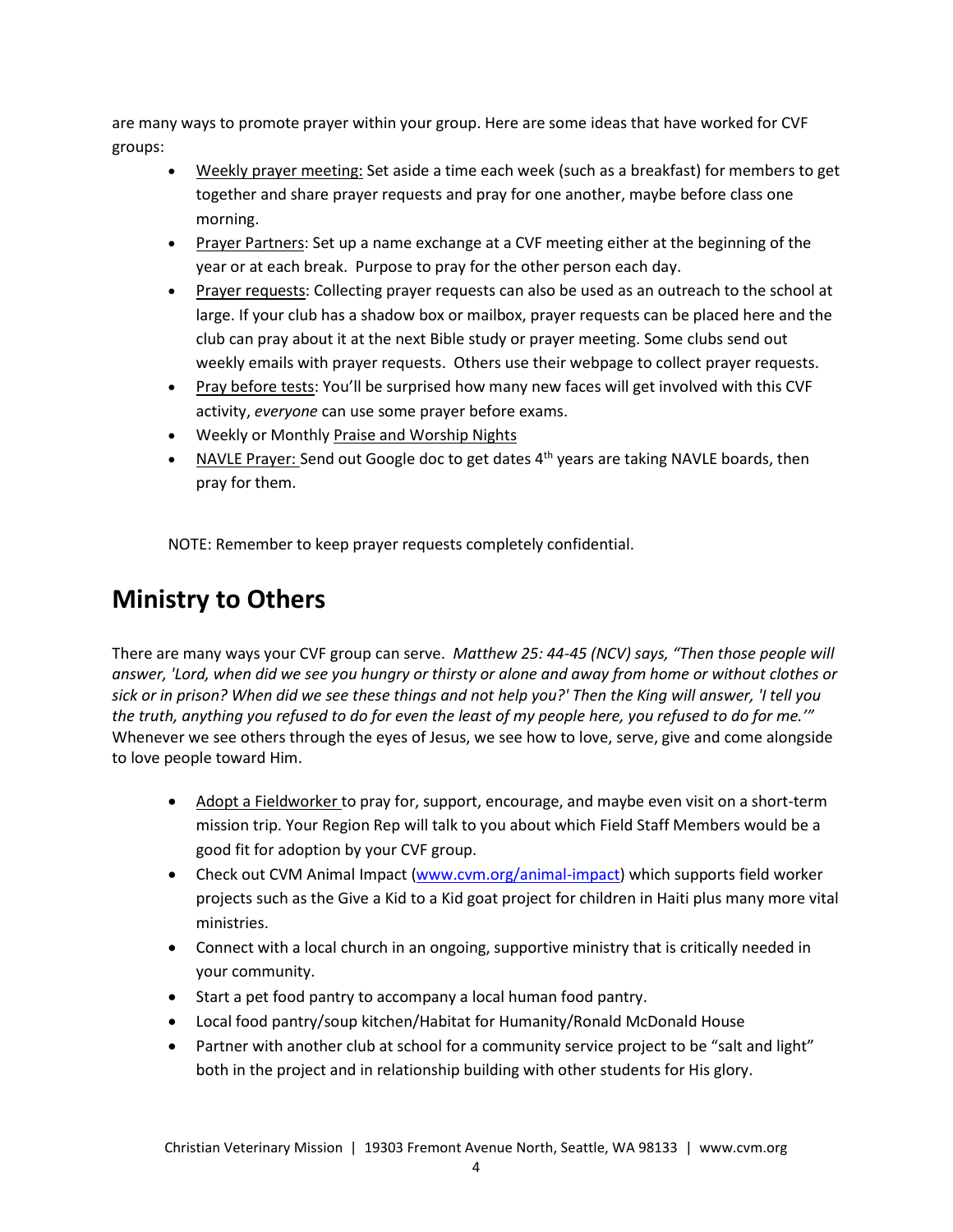- Sponsor a family for Christmas through a program such as Angel Tree or Operation Christmas Child.
- Go to a nursing home and have a spa day with worship time.
- Visit a local camp or retreat center with horses or other livestock/pets and treat their animals.

# **Outreach**

As Christians, we are called to share our faith with those around us. *Romans 1:16 (NIV), "For I am not ashamed of the gospel, because it is the power of God that brings salvation to everyone who believes: first to the Jew, then to the Gentile."* God has given us unique opportunities in veterinary school to reach out to our classmates, faculty and staff.

- Facebook Page or Website: Through your school, set up a Facebook page and Instagram account for your CVF where people can find information about your Bible studies, activities, officer and faculty advisor contact information. Additional information to include could be a list of local churches, schedule of activities, links to CVM and other websites or devotionals, etc.
- Kick-off Encouragements: Serve a breakfast for the first-year students to introduce them to CVF, give out first-test treat bags with scripture.
- Weekly Inspirational Emails: Think of short, inspiring quotes, text, and Bible verses to send out weekly to encourage your group.
- Finals Outreach: Think of ways to reach out to the vet school at finals such as, healthy food as a potluck one lunch, candy canes to everyone, inspirational notes around the vet school.
- Pancake Breakfast: Provide waffles or pancakes during finals, but not as a fundraiser…
- Prayer Box: Set out a prayer request box at school, check it often, and pray for the needs that people have in your school.
- CVF Banner and Brochures: CVM Brochures and Banner are available to CVF groups for open house, freshman orientation, club day, annual conferences, or other campus events. Please email [\(studentinfo@cvmusa.org\)](mailto:studentinfo@cvmusa.org) at least 1 month in advance with the date of the event and number of brochures needed. Banners will be reserved on a first-come first-serve basis.
- Local Church List: This can be placed in students' mailboxes, emailed to students, or posted on the club website. This is especially important for First-Year students.
- Mailbox Stuffers: These can be little packets of candy and Bible verses to put in students' mailboxes during finals week or a particularly busy week for one class. This is a great way to show the love of Christ to your classmates in the midst of tests and stress.
- Daily Bread: provide these devotionals for anyone who wants them.
- Teddy Bear Surgery at your school's open house.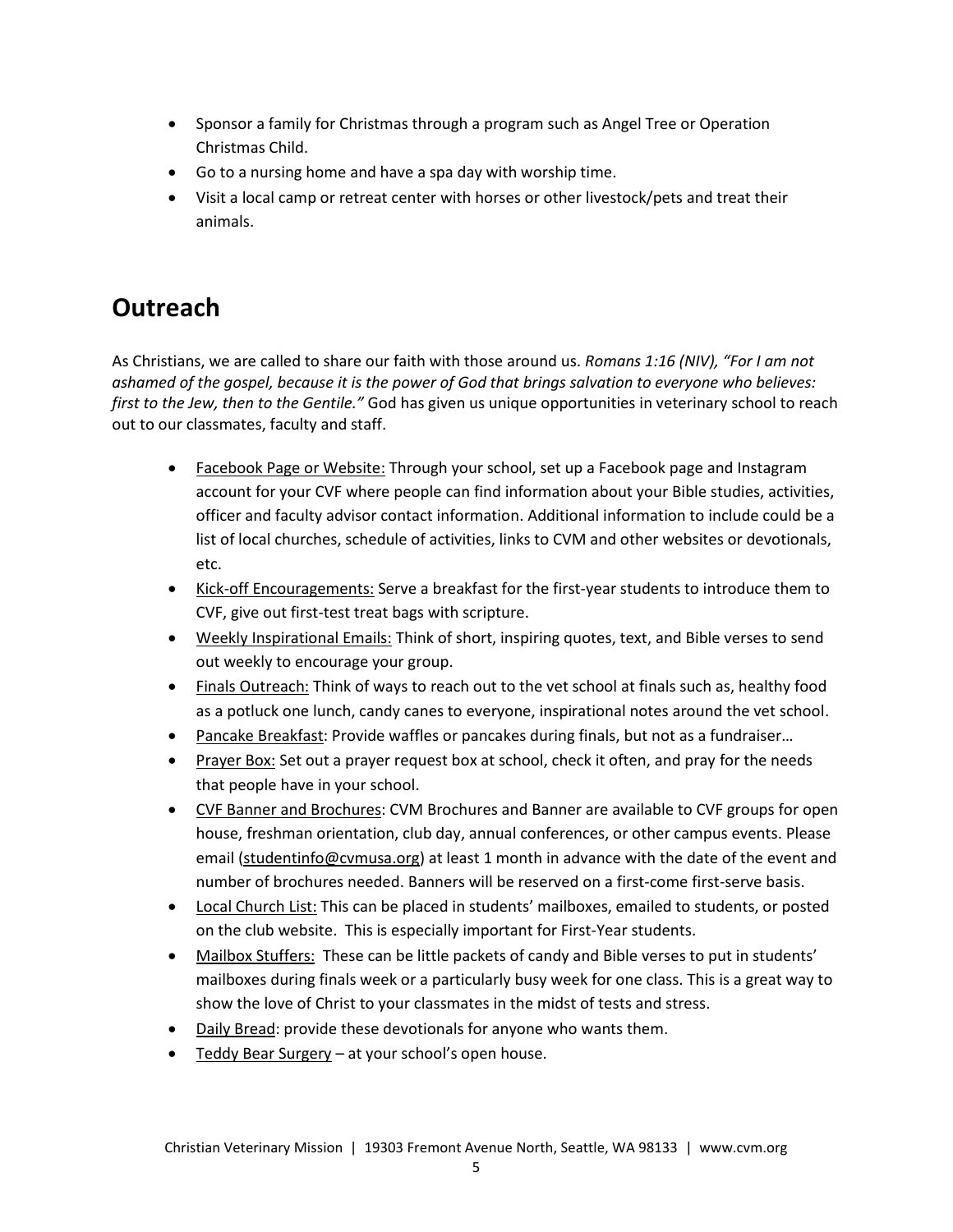- Special Meal: Consider preparing a meal for those who have to work in the school hospital on special days like Thanksgiving or Christmas. Or put out free coffee, hot chocolate, and tea during final exam week.
- Ice Cream Train: As a CVF group take little cups of ice cream around to clinicians and students in the vet school as an unexpected treat.
- "Not a Bake Sale" Bake Sale: Treats are free during pre-finals. Take a snack and write a note of encouragement to someone as "payment."
- One on One with First Years: Take them out for cupcakes or coffee and get to know them one on one.
- Focus on 1<sup>st</sup> and 4<sup>th</sup> Years: Encourage 1<sup>st</sup> and 4<sup>th</sup> Years with candy and messages in mailboxes and potlucks.
- •

# **Speakers**

Guest speakers are a great way to get other perspectives and delve into "real-world" topics. *[Colossians](http://www.cvmusa.org/learn?search=Colossians+1:28&version=31)  [1:28](http://www.cvmusa.org/learn?search=Colossians+1:28&version=31) (NIV), "He is the one we proclaim, admonishing and teaching everyone with all wisdom, so that we may present everyone fully mature in Christ."* CVM has a database of dedicated Christian veterinary professionals who can speak to your group, ask your Region Rep for such a list. We recommend maintaining a list of local speakers for your area and passing it down from year to year through the CVF officers. Some speaker events can be specific to CVF, while others can easily be of interest to the whole school. Topics that could be addressed are:

- Putting God first in the hectic pace of vet school
- Short-term missions
- Dealing with difficult clients
- International veterinary work
- How to share your faith
- Balancing your family and career
- Surviving your first year out of veterinary school
- Time and money management
- Personal testimonies
- Long-term Missions
- Handling stress
- The list goes on...

One valuable resource for funding is **Nutramax** (a ministry partner with CVM), who has made funds available to CVF groups interested in organizing a guest speaker to share during a meeting for a meal. It is preferred that these meals be opened to the entire veterinary campus, as Nutramax wants to support your efforts in outreach to your colleagues. Each CVF chapter may apply once per school year and the application must be received by CVM two weeks prior to the event to be considered for approval. Please try to budget no more than \$5 per person for the meal. A copy of the application can be found online under student resources: [\(www.cvm.org/student-resources\)](http://www.cvm.org/student-resources).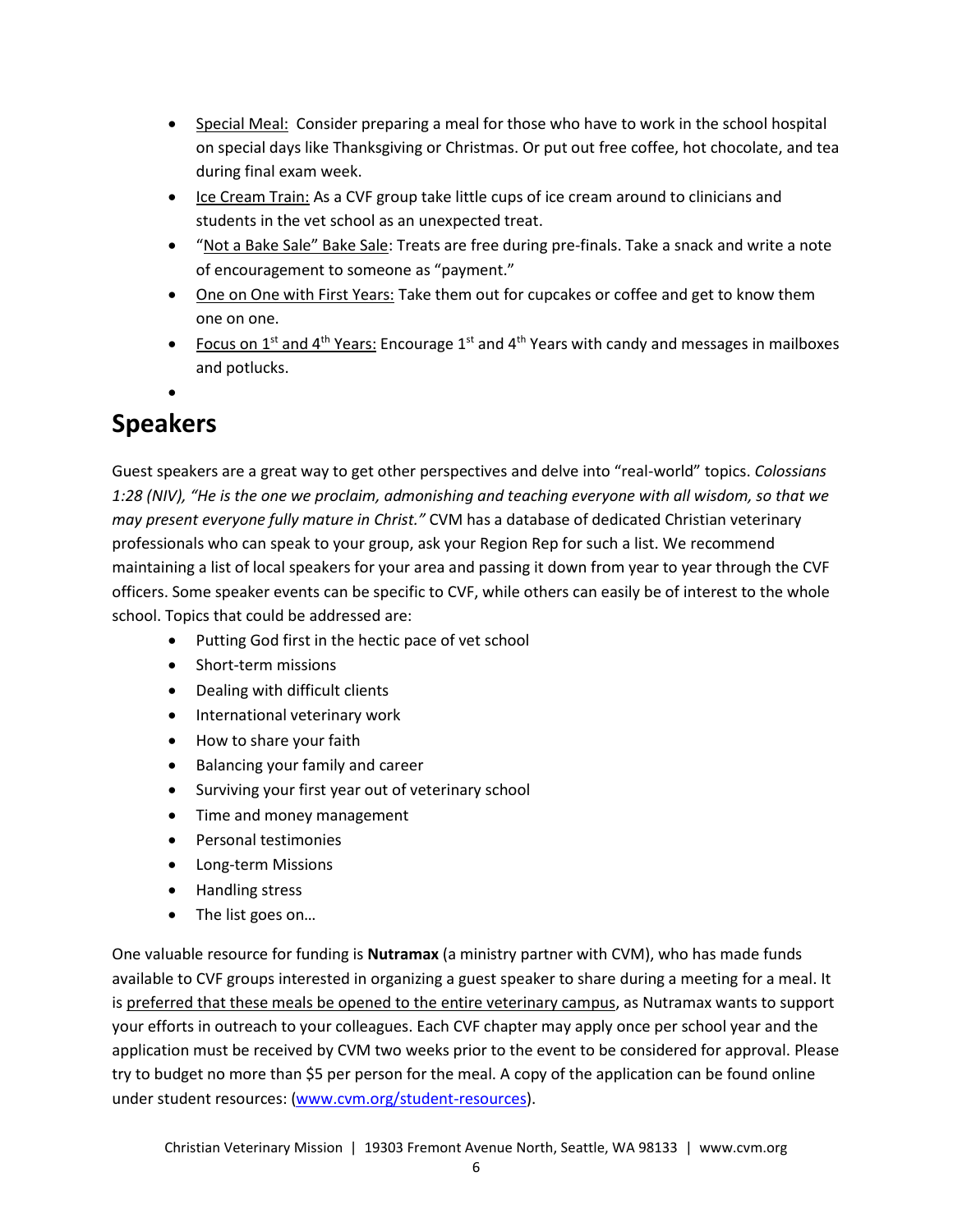# **Fundraisers**

Fundraisers are not only effective in raising funds, they help get the message out about Jesus Christ through the ministry of CVF. Scripture reminds us that God has given us all we need for His glory *(1 Chronicles 29:11-17).* Fundraising allows your CVF to have funds for social activities, Bible study/outreach resources, short-term mission trips, and supporting your adopted field staff member. Below are some examples of what has worked for other clubs:

- The Animal Impact program is an amazing way to change the world for Christ! Monies raised are for animal adoption funds for fieldworkers to use to advance the Gospel in their context. [\(www.cvm.org/animal-impact\)](http://www.cvm.org/animal-impact)
- "Dine with a Doctor" auction
- 5K Fun Run
- Sell Care Packages to parents to deliver to students during finals "Survival Kits"
- Rummage sale
- Chili cook-off or international dinner
- Christmas pictures with pets and Santa
- Seasonal Candy-grams
- Pet Treat Valentines
- Make Homemade Valentine's Cards together and sell them.
- Fall Festival
- Petting Zoo
- Pet Sitting: 60% goes to sitter, 40% goes to CVF group
- Rabies Clinic
- Carnation Sales
- Donut sales, especially during exams, \$1/donut
- Arrange with local restaurants to donate a percentage of their profit for a certain night and promote it throughout your vet school as a community/fundraising opportunity.
- Bake Sale (Donation Based), Book/CD Sales, Cookbook Sale
- Selling T-shirts, sweatshirts, bumper stickers, thermometers, postcards, surgery caps, cat toys/grass, homemade Christmas cards, fair-trade merchandise, Christmas ornaments, sunglass croquis
- Work at a Thrift Store together with other CVF members
- Have a local church provide lunch for your CVF meetings and ask everyone who attends to donate a dollar.
- Doggy Day Wash people's cars and dogs, throw in nail trims and ear cleanings for value added service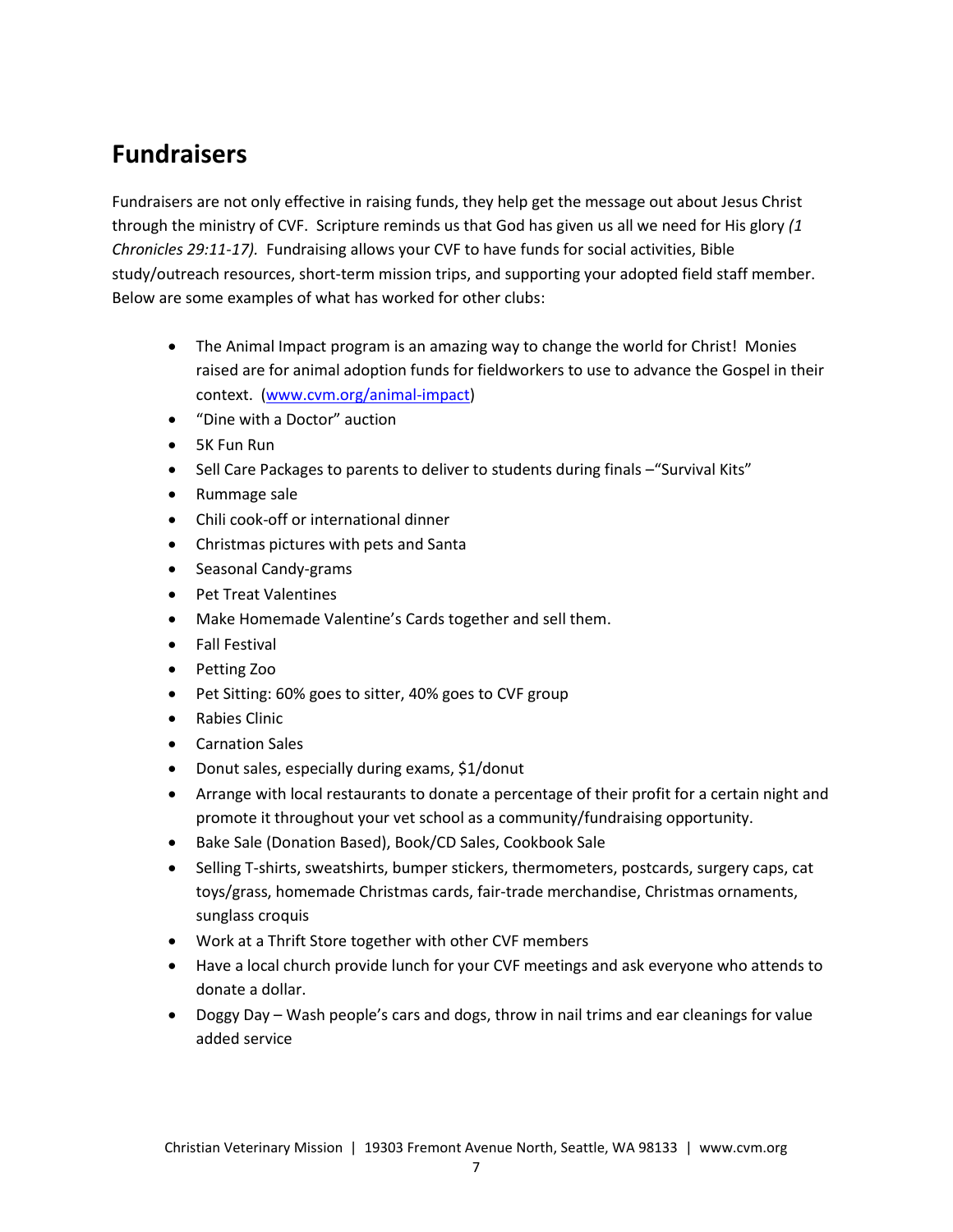NOTE: Don't be afraid to approach local churches, restaurants and businesses to ask for support and partnership with your fundraising efforts. You'll be surprised how many people in the community want to participate in cause-minded events!

# **Missions**

Christian Veterinary Mission provides many mission trip opportunities to CVF student groups. *[Romans](https://gifts.cvm.org/?search=Romans+10:15&version=31)  [10:15](https://gifts.cvm.org/?search=Romans+10:15&version=31) (NIV), "And how can anyone preach unless they are sent? As it is written: 'How beautiful are the feet of those who bring good news!'"*

- Short-Term: Opportunities are available throughout the year, and can be from 1-4 weeks in length. Many CVF groups go every year, sometimes twice or more a year! While winter and spring break trips are generally set up by request from the student group in the summer to early fall, student trips for the summer must be selected and confirmed with CVM by December 1, with the first non-refundable deposit due by January 1. Contact the short-term Missions Coordinator at [\(shortterm@cvm.org\)](http://www.cvmusa.org/resources/students/bible-studies/) for a list of short-term trips especially suited for student groups. CVM also offers online student accounts where support money for trips can be deposited and directed toward your trip. Support can be raised for these trips through family, friends, your local church and other organizations.
- International Apprenticeships: CVM's Missions Apprenticeship Program is an opportunity available to veterinary students in their 3rd or 4th year of veterinary school (or a graduate within 3 months of graduation) who sense a call to long term/career missions. This is 4-6 weeks serving with a CVM fieldworker. A matching program exists through CVM to provide financial assistance. Applications are due October 15<sup>th</sup>, more information can be found on the CVM website: [\(www.cvm.org/mission-apprenticeships\)](http://www.cvm.org/mission-apprenticeships).
- Support missions by participating in the Animal Impact program. [\(www.cvm.org/animal](http://www.cvm.org/animal-impact)[impact\)](http://www.cvm.org/animal-impact).
- Don't forget to **Adopt a Fieldworker!** It's an awesome way to learn more about missions (by receiving their regular prayer letters), and get involved through prayer, support, care packages, notes of encouragement, and a short-term visit to bless them.

# **Social Activities**

Social activities are a wonderful way to build community within the CVF club, and can also be a method of outreach to other students. *[1 John 4:12](mailto:studentinfo@cvmusa.org?search=1%20John+4:12&version=31) (NIV), "No one has ever seen God; but if we love one another, God lives in us and his love is made complete in us."* You can partner with other clubs on campus such as the pre-vet club or Christian Medical Dental Association. Here are some ideas for social events:

- Field trips to a CVM affiliated veterinarian. This can be a rich time of relationship building within the group and with doctors who can mentor and support your CVF
- Fall Festival
- Pumpkin Carving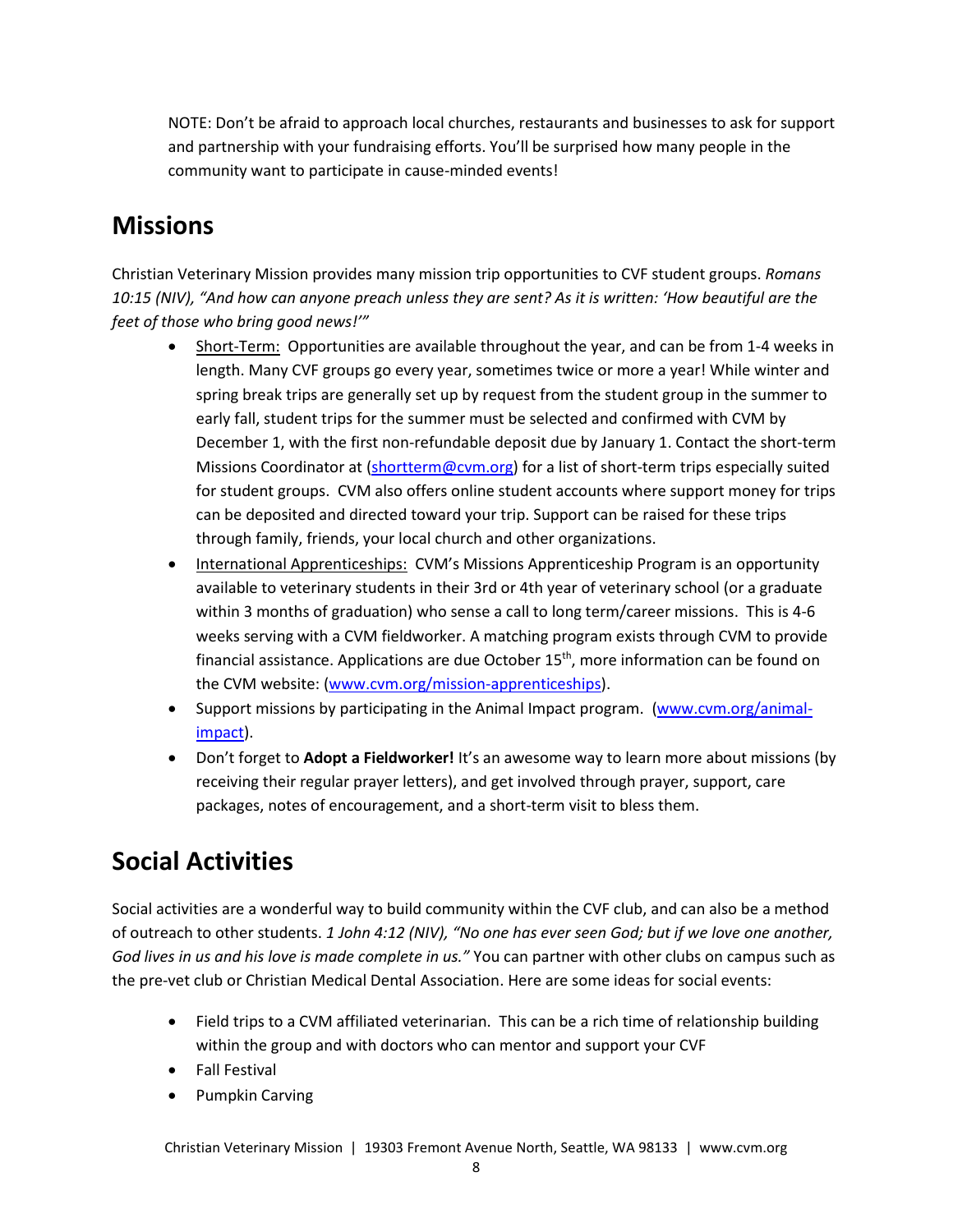- Bonfire
- Bowling
- Movie nights
- Potlucks/BBQ (Faculty Reps and Student Ministry Advocates love to host you)
- Game Night
- Christmas caroling
- Christmas cookie or ornament exchange
- A running group, walking group, or work-out group
- Ice cream social
- Super Bowl party
- Events with other local churches or ministries
- Church and Chicken
- Picnic in the Park
- Retreat Weekend
- Graduation Party
- Partner with another local vet school for a picnic, retreat, or service project!
- Be creative!

# **CVM-Related Activities**

[CVM is here as a resource for your](http://www.biblegateway.com/passage/?search=2%20Thessalonians+1:3&version=31) fellowship. *2 Thessalonians 1:3 (NIV), "We ought always to thank God for you, brothers and sisters, and rightly so, because your faith is growing more and more, and the love all of you have for one another is increasing."*

- E-Learning: CVM offers quick and practical help for Christian veterinary professionals through online training. Learners can access downloadable e-books and devotional materials as well as courses on short and long-term missions and workplace ministry. Taught by experts in veterinary missions, each course is self-paced, interactive, and engaging. To register and browse the course catalog, visit:<https://cvm.org/elearning>
- Real Life Real Impact: These are weekend student retreats at various locations early during the spring semester. Each year these conferences rotate through schools within each geographic region of the U.S. These conferences are organized by CVM and the area Region Rep with help from the host CVF group and faculty advisor. A typical weekend includes speakers, devotionals, praise and worship, and time for fellowship. Check the website [\(www.cvm.org/rlri\)](http://www.cvm.org/rlri) to find dates, locations, and to register. Start challenging your CVF group early to plan ahead for this awesome weekend!
- Veterinary Conferences: At every major veterinary conference, CVM has a booth to introduce the ministry of CVM to a wider audience and to connect to Christian doctors, techs, and students attending the conference. You will be encouraged when you stop by the booth, plus be an encouragement to others, and learn more of what is happening in the ministry at that time. Often, there are one to two CVM gatherings at each conference: a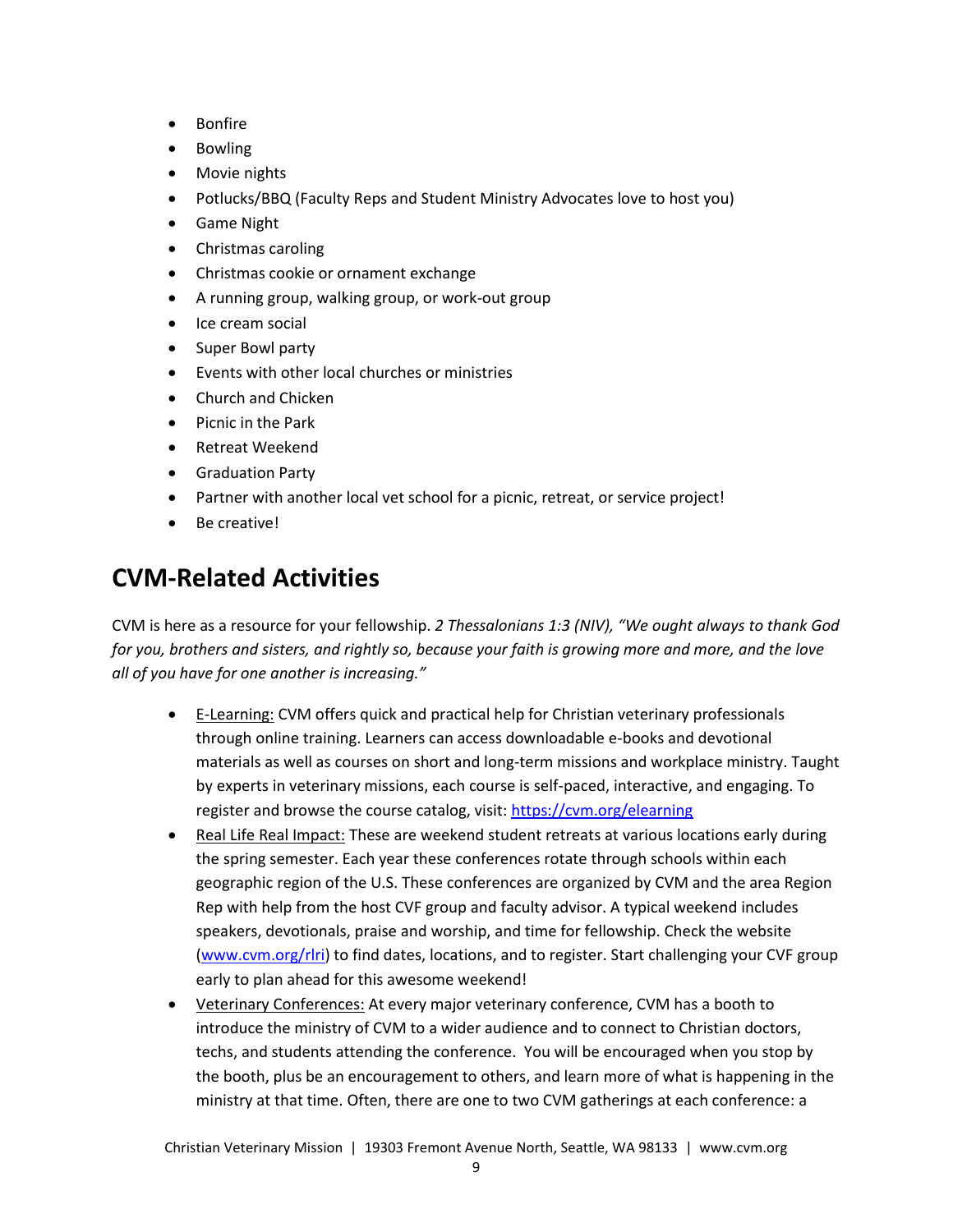morning breakfast and/or an evening missions seminar. If you are attending any of these conferences, please stop by the booth and ask when/where they will be occurring.

- Externships: Externship opportunities with Christian practitioners in the US can be found on the CVM webpage by going to [\(www.cvm.org/job-board](http://www.cvm.org/job-board) . There are over 60 practices listed and more are being added, so check back often!
- CVM's Online Job Database: The CVM website [\(www.cvm.org/job-board](http://www.cvm.org/job-board) ) is regularly updated with new employment opportunities in veterinary practices across the country. This is a great resource for  $4<sup>th</sup>$  year and graduating students.
- Student Christian Veterinary Fellowship Facebook Group: Join the CVF Facebook group to connect with other students from around the US and Canada as well as glean useful ideas about what other groups are doing and what's going on with CVM!
- **@CVMStudents Instagram:** Follow us on Instagram to keep up with what CVM students are doing around the world and be encouraged!

# **About Christian Veterinary Mission (CVM)**

Started 46 years ago by Dr. Leroy Dorminy, CVM is an international, interdenominational, non-profit organization that challenges, empowers, and facilitates veterinary professionals to serve others through their profession, living out their Christian faith. We work to change lives and communities by improving the care of livestock and other animals around the world. CVM provides education, resources, and encouragement for those who desire to minister through service, prayer, relationship building, and modeling Christ's love.

CVM is based in Seattle, Washington and has over 10,000 US veterinary professionals and students involved in the organization. Since its inception in 1976, more than 85 veterinarians have served longterm in over 600 combined years of long-term mission service and more than 4,000 short-term veterinary volunteers have served in supporting long-term missions. They have shared the love of Christ by teaching and training farmers about basic animal health care, as well as through direct ministering of the gospel of Jesus Christ. CVM also serves to challenge veterinarians to workplace ministry, fellowship and sharing at professional meeting and local ministry groups. CVM staff and volunteers serve to encourage CVF student groups at over 34 universities through leadership development, retreat weekends, networking, and short-term mission opportunities.

This manual serves to provide a compilation of ideas and guidelines that can be used to help organize and facilitate a CVF chapter. CVM and your CVM Region Rep are always available as resources for your CVF group.

10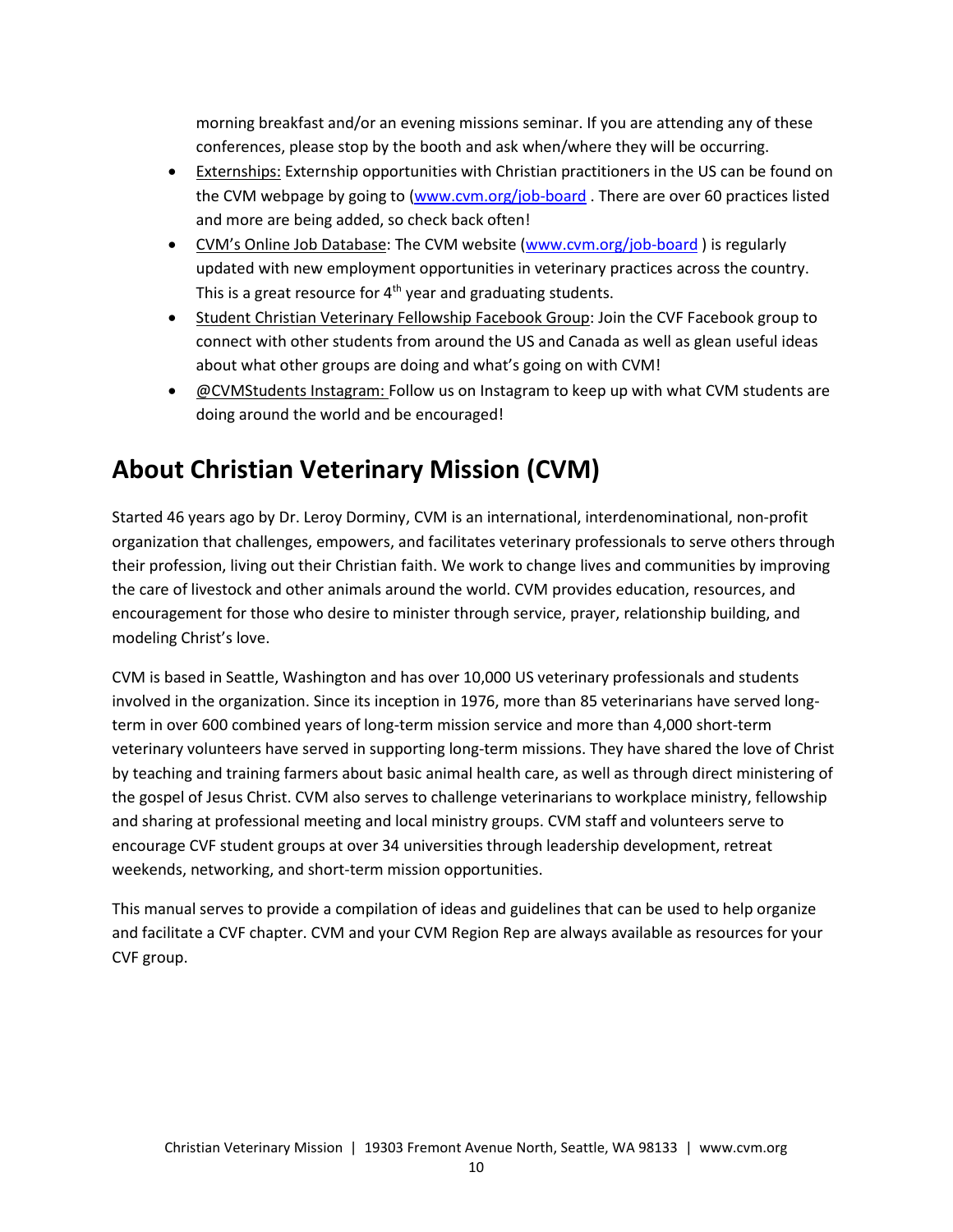### **Sample CVF Constitution**

# LINCOLN MEMORIAL UNIVERSITY COLLEGE OF VETERINARY MEDICINE

# CHRISTIAN VETERINARY FELLOWSHIP CONSTITUTION & BY-LAWS

### **ARTICLE I – NAME**

#### *Section I:*

The name of the organization shall be called Lincoln Memorial University-College of Veterinary Medicine (LMU-CVM) Christian Veterinary Fellowship (CVF).

### **ARTICLE II – MISSION STATEMENT**

#### *Section I:*

As veterinary students our goal is to establish a culture of God's love by serving our college, university, community, nation and world through community service, worship, ministering, and showing God's kingdom through the daily vigor of veterinary life.

### **ARTICLE III – STATEMENT OF COMPLIANCE**

#### *Section I:*

Christian Veterinary Fellowship abides by and supports established Lincoln Memorial University and Lincoln Memorial University-College of Veterinary Medicine policies, State and Federal Laws and follows local ordinances and regulations.

### **ARTICLE IV: NON-DISCRIMINATION STATEMENT**

#### *Section I:*

Lincoln Memorial University-College of Veterinary Medicine and Christian Veterinary Fellowship do not discriminate on the basis of genetic information, pregnancy, physical or mental disability, race, ethnicity,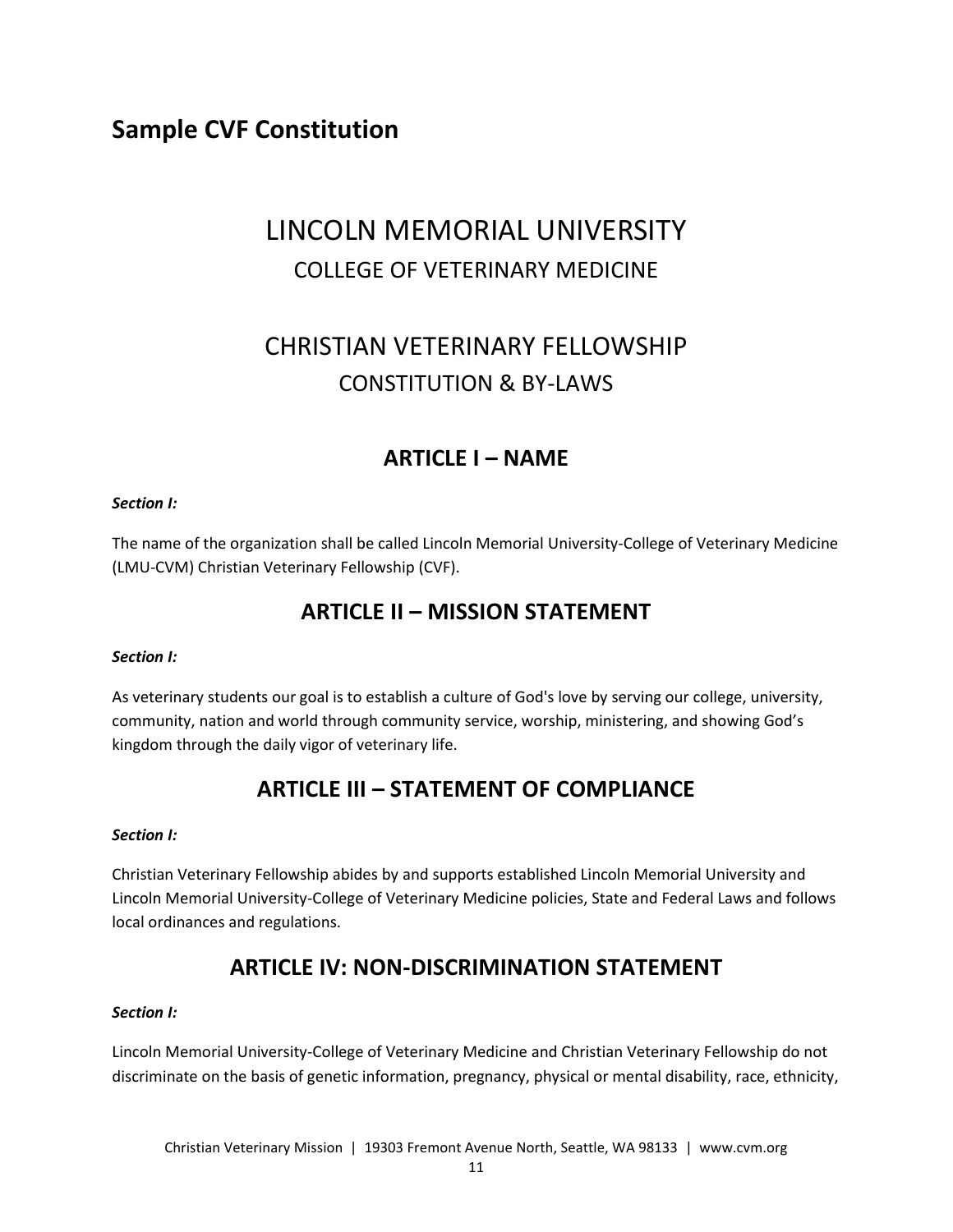sex, color, religion, national origin, age, marital status, sexual orientation, gender identity, or status as a U.S. Veteran.

### **ARTICLE V – MEMBERSHIP**

#### *Section I:*

Membership shall be open to all registered students at Lincoln Memorial University-College of Veterinary Medicine. Anyone is welcome to be a member and to come to any of the meetings.

### **ARTICLE VI – OFFICERS**

#### *Section I:*

The officers of this association shall be a president, vice-president, treasurer, secretary, events coordinator, and faculty advisors.

#### *Section II:*

The officers of this organization shall meet the following requirements:

- 1. Have a minimum cumulative grade point average (GPA) as stated below and meet that minimum GPA in the semester immediately prior to the election/appointment, the semester of election/appointment, and semesters during the term of office. The minimum GPA is 2.50.
- 2. Be in good standing with the university and enrolled as a Doctor of Veterinary Medicine (DVM) student at Lincoln Memorial University-College of Veterinary Medicine..
- 3. Be ineligible to hold an office should the student fail to maintain the requirements as prescribed in 1 and 2.

### **ARTICLE VII – FINANCES**

#### *Section I:*

All monies belonging to this organization shall be deposited and disbursed through a bank account established for this organization at the Campus Organizations Accounting Office. All funds must be deposited within 24 hours after collection. The Advisor to this organization must approve and sign each expenditure before payment. Any money shall be used for special events and any other activity or cause that the executive board deems appropriate.

#### *Section II:*

In the event that the organization is dissolved, the members of the Executive Committee shall decide the manner in which the funds shall be disbursed.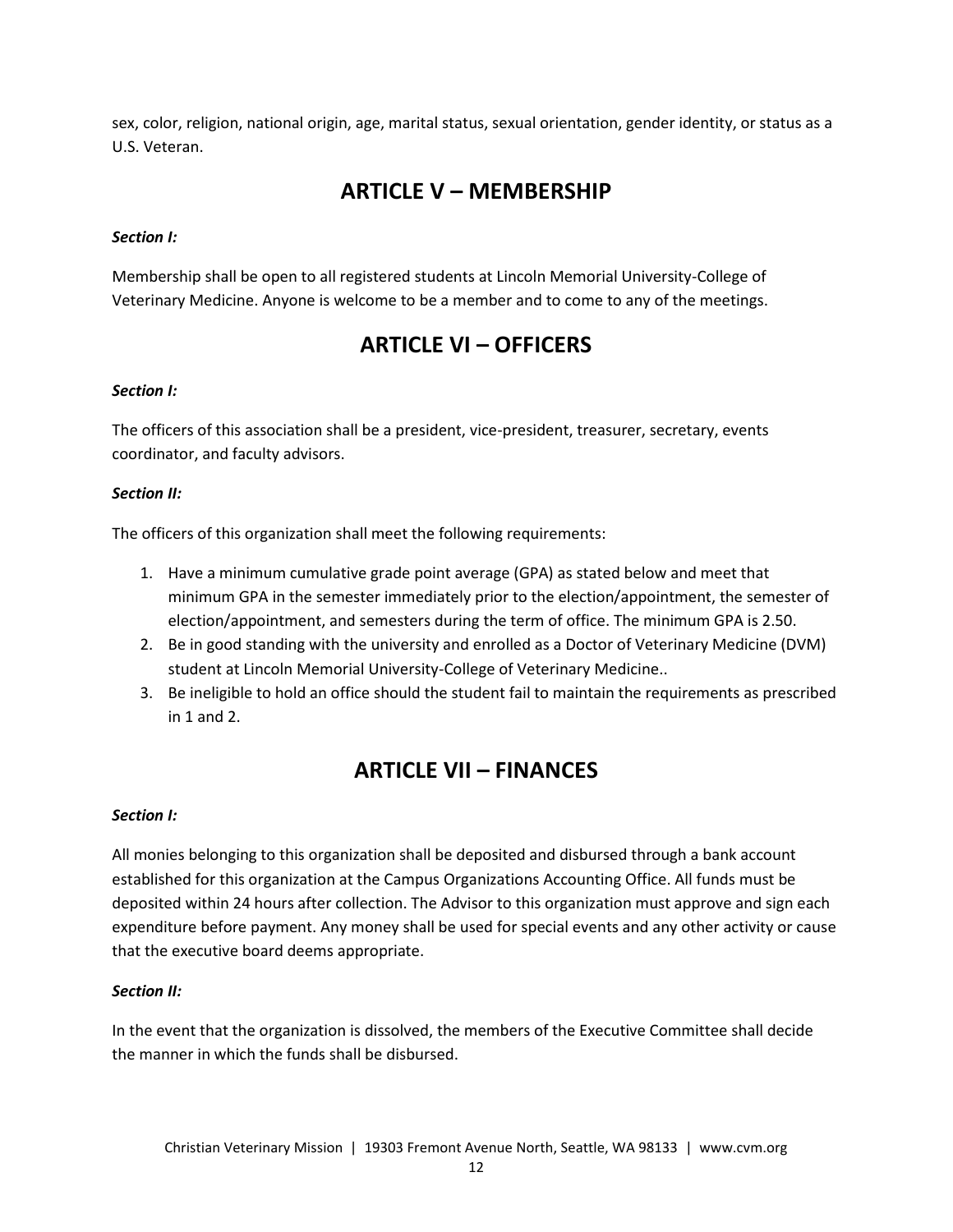### **ARTICLE VIII – AMENDMENTS AND RATIFICATION**

#### *Section I:*

Amendments to this constitution shall be submitted in writing at a regular meeting of the organization. Said amendment(s) will be presented to the club at the next regular meeting. Amendment(s) will be voted on at next subsequent meeting. In order to adopt the amendment, a vote of two-thirds (⅔) of the general active membership is necessary. The amended constitution will be submitted within ten days to the Student Government Association for approval.

#### *Section II:*

This constitution shall become effective upon approval by three-quarters (¾) vote of the membership. Ratified constitutions must be submitted to Student Government Association within ten days for final approval.

### **ARTICLE IX – ELECTION OF OFFICERS**

#### *Section I:*

Eligibility: All officers must be Christian (believe that Jesus is God, is our Savior, died for our sins, and was raised from the dead) as referenced by Christian Veterinary Mission's Doctrinal Statement.

#### *Section II:*

Nomination of officers: Nominations will be taken at the last regular meeting of March and voted upon at the April meeting.

#### *Section III:*

Election of officers: Officers to be elected will be: a president, a vice president, as treasurer, a secretary, and an events coordinator. Officers will be elected by majority vote of the membership in session at the last meeting of March. All voting will take place online. All positions, regardless of number of candidates, must be voted on by at least three-fourths (¾) of the active club membership. If any candidate that does not receive majority of the votes cast on the first ballot, the names of the two candidates receiving the greatest number of votes shall be balloted upon again.

#### *Section IV:*

Tenure: Terms of office shall begin at the close of the last regular meeting of the calendar year and shall continue until the close of the last regular meeting of the following calendar year.

#### *Section V:*

1. Removal or resignation from office: Officers may be removed from office by one-half  $\mathcal{V}_2$  vote of the other officers and two-thirds (⅔) of the general active membership if actions are deemed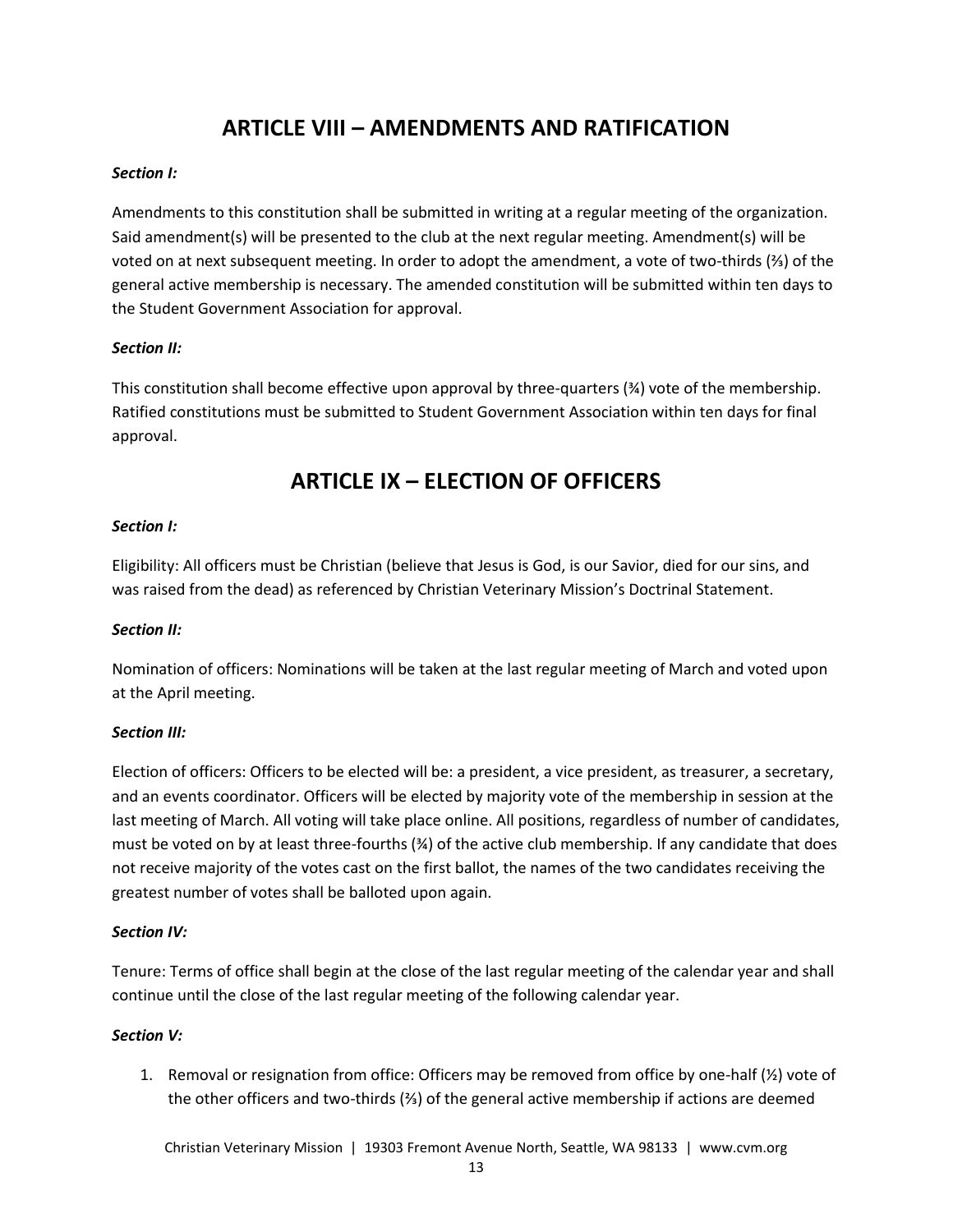inappropriate by the membership. The officer is permitted to speak before the Executive Board and the general membership about the charges made concerning his/her performance. The officer is not permitted to participate in the deliberation of the Executive Board regarding the charges. All officers or committee chairs wanting to resign from office should submit a letter of resignation to the Executive Board. Officers or committee chairs that are removed or resign from office shall not be allowed to run for office in the subsequent academic year. The officer will be replaced using the election procedures in the By-Laws Article I, Section III.

- 2. Actions that shall be deemed as inappropriate include the following:
	- i. Not fulfilling their duties that have been set down within this constitution
	- ii. Unfair treatment of members based on their religious denomination.

3. Any complaints against Executive Board members should be turned into the faculty advisor with a formal written statement. The faculty advisor has the ability to take any actions they deem fit.

4. Any complaints against a member should be turned into the Executive Board with a formal written statement. Statements will then be discussed and any appropriate action, if necessary, will be taken.

### **ARTICLE X – DUTIES OF THE EXECUTIVE OFFICERS**

#### *Section I:*

The duties of the President shall be:

- 1. to preside over all meetings
- 2. to represent organization on campus
- 3. to ensure that the organization is operating in conformity with the standards set forth by Lincoln Memorial University-College of Veterinary Medicine and Student Government Association
- 4. to appoint committees as deemed necessary to carry out chapter objectives and to establish the necessary duties for each
- 5. to maintain communication with organization adviser
- 6. to help lead Bible studies and prayer

#### *Section II:*

The duties of the Vice President shall be:

- 1. to preside over meetings in the absence of the president
- 2. to schedule meetings/events with appropriate University offices
- 3. to coordinate organization promotion and publicity of events
- 4. to represent CVF at Student Government Association meetings
- 5. to help lead Bible studies and prayer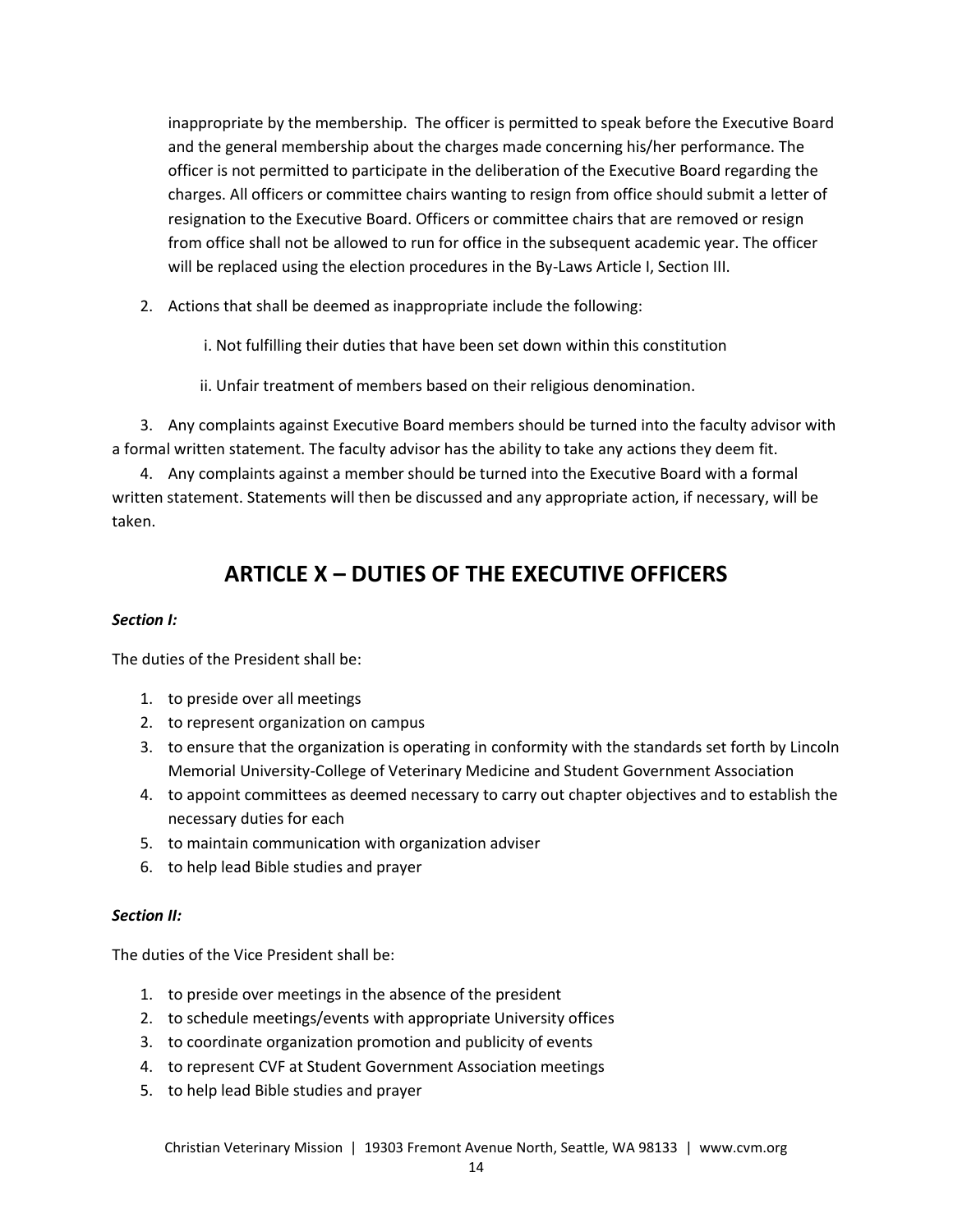Christian Veterinary Mission | 19303 Fremont Avenue North, Seattle, WA 98133 | www.cvm.org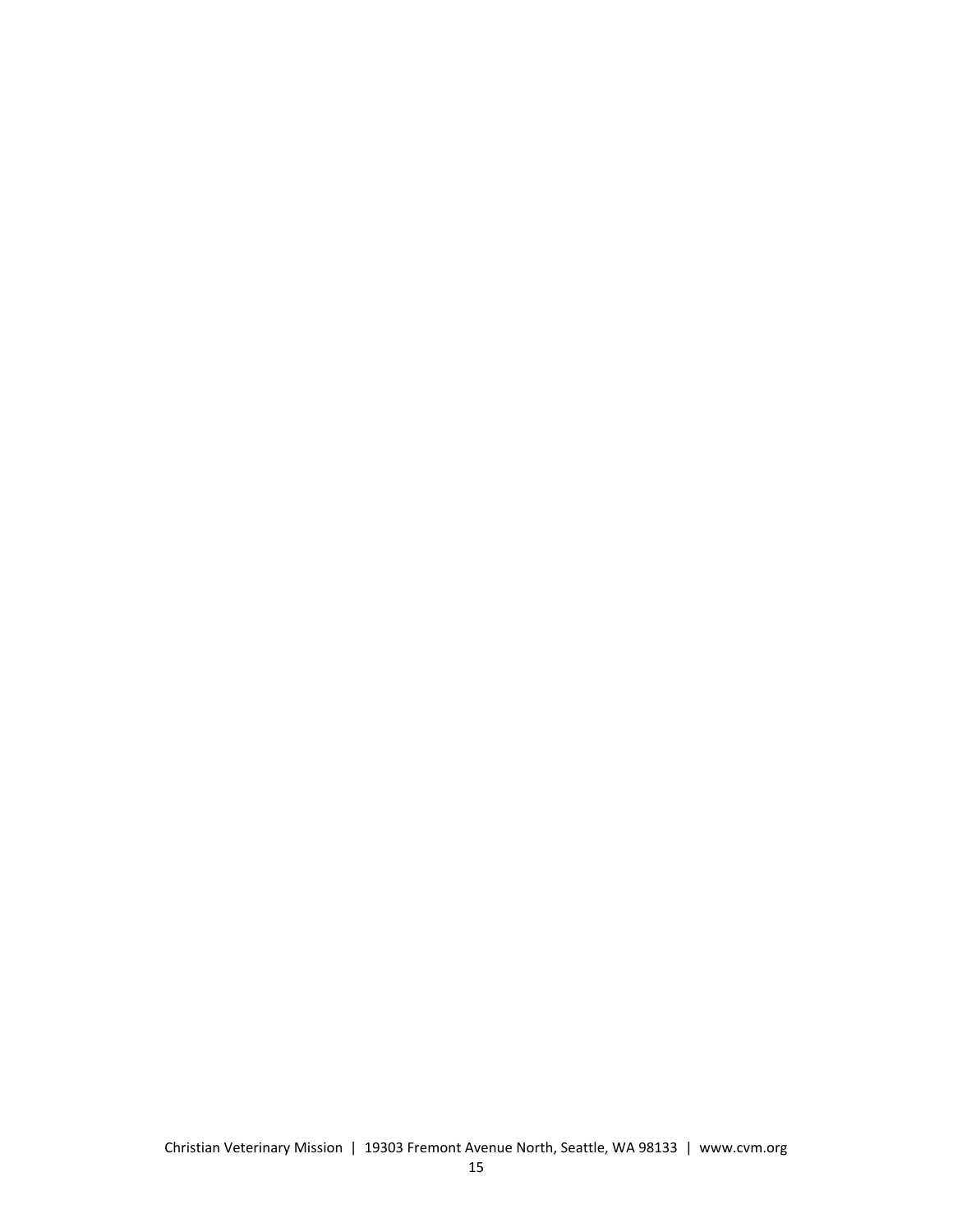#### *Section III:*

The duties of the Treasurer shall be:

- 1. to maintain accurate record of organization transactions
- 2. to develop organization budget and present to membership for two-thirds (⅔) vote
- 3. to co-sign organization checks along with Advisor
- 4. to arrange fundraising opportunities for the organization
- 5. to solicit additional funding if needed from the Student Government Association
- 6. to associate in conjunction with the President
- 7. to help lead Bible studies and prayer

#### *Section IV:*

The duties of the Secretary shall be:

- 1. to notify members and potential members of the meeting times and places
- 2. to keep a current member list and keep brief minutes of the meetings
- 3. maintain a listserve for those who wish to receive extra information and updates regarding CVF
- 4. to help lead Bible studies and prayer

#### *Section V:*

The duties of the Events Coordinator shall be:

- 1. to organize special events: find a speaker, reserve a room, and provide necessary items
- 2. to plan and organize a mission trip
- 3. to organize any other social activities
- 4. to help lead Bible studies and prayer

#### *Section VI:*

The duties of the Advisor shall be:

- 1. to maintain communication and meet with officers regularly
- 2. to have awareness and approval of financial expenditures
- 3. to ensure that the organization is operating in conformity with the standards set forth by Lincoln Memorial University-College of Veterinary Medicine and the Student Government Association
- 4. to be the peer mediator for any complaints lodged against an Executive Board member or club member
- 5. to help lead Bible studies and prayer